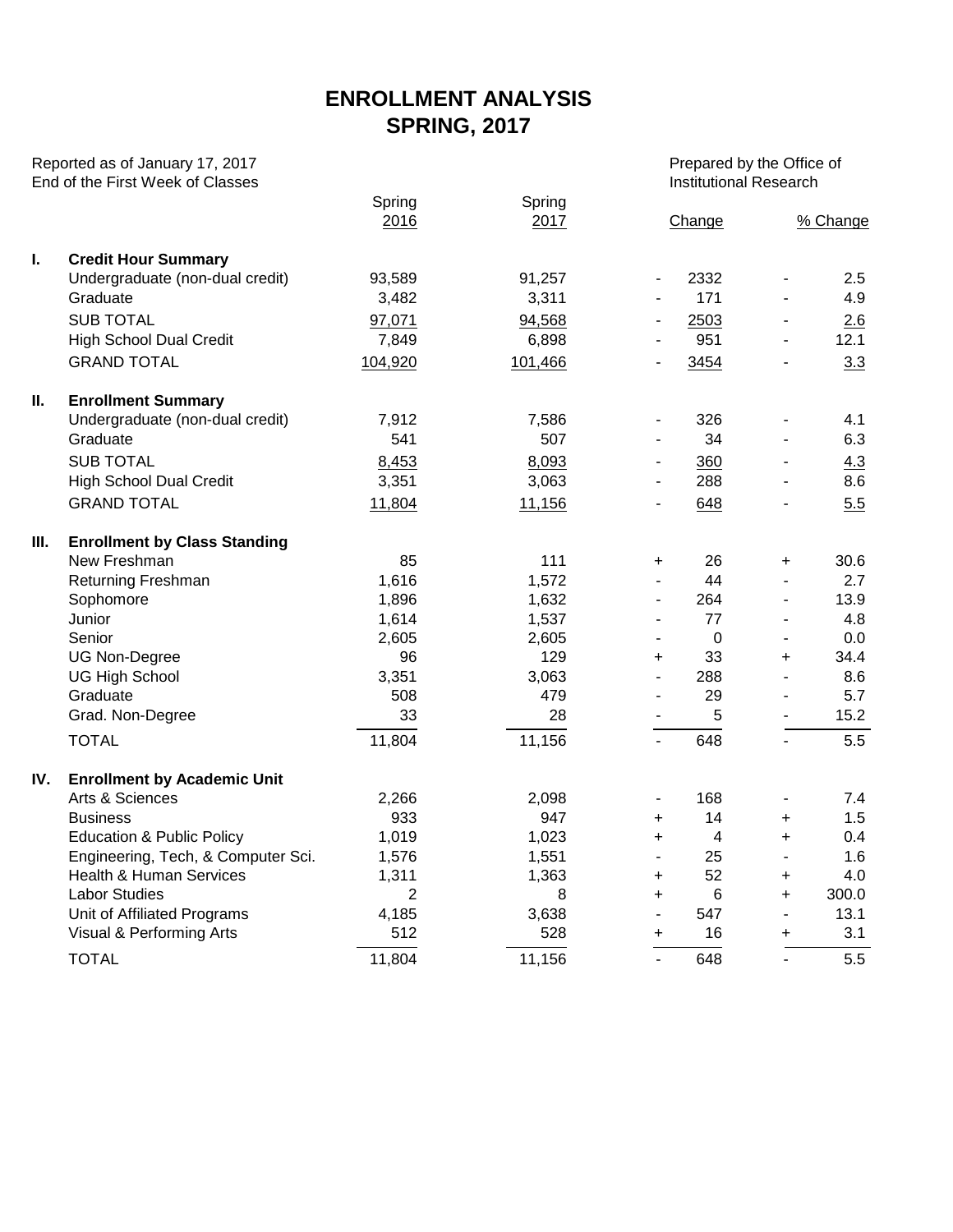(continued)

| ۷.   | <b>Credit Hours by Level and Residency</b>       |         |         |           |      |           |      |  |  |  |  |  |  |
|------|--------------------------------------------------|---------|---------|-----------|------|-----------|------|--|--|--|--|--|--|
|      | <b>UG Resident</b>                               | 94,602  | 90,879  | ۰         | 3723 |           | 3.9  |  |  |  |  |  |  |
|      | <b>UG Non-Resident</b>                           | 5,166   | 4,890   |           | 276  |           | 5.3  |  |  |  |  |  |  |
|      | <b>UG Ohio Reciprocity</b>                       | 1,670   | 2,386   | $\ddot{}$ | 716  | $\ddot{}$ | 42.9 |  |  |  |  |  |  |
|      | Grad. Resident                                   | 2,855   | 2,747   |           | 108  |           | 3.8  |  |  |  |  |  |  |
|      | Grad. Non-Resident                               | 595     | 555     |           | 40   |           | 6.7  |  |  |  |  |  |  |
|      | Grad. Ohio Reciprocity                           | 32      | 9       |           | 23   |           | 71.9 |  |  |  |  |  |  |
|      | <b>TOTAL</b>                                     | 104,920 | 101,466 |           | 3454 |           | 3.3  |  |  |  |  |  |  |
| VI.  | <b>Enrollment and Credit Hours by University</b> |         |         |           |      |           |      |  |  |  |  |  |  |
|      | <b>Students</b>                                  |         |         |           |      |           |      |  |  |  |  |  |  |
|      | Indiana Univ.                                    | 7,457   | 7,051   |           | 406  |           | 5.4  |  |  |  |  |  |  |
|      | Purdue Univ.                                     | 4,347   | 4,105   |           | 242  |           | 5.6  |  |  |  |  |  |  |
|      | <b>TOTAL</b>                                     | 11,804  | 11,156  |           | 648  |           | 5.5  |  |  |  |  |  |  |
|      | <b>Credit Hours Taken</b>                        |         |         |           |      |           |      |  |  |  |  |  |  |
|      | Indiana Univ.                                    | 54,783  | 53,328  |           | 1455 |           | 2.7  |  |  |  |  |  |  |
|      | Purdue Univ.                                     | 50,137  | 48,138  |           | 1999 |           | 4.0  |  |  |  |  |  |  |
|      | <b>TOTAL</b>                                     | 104,920 | 101,466 |           | 3454 |           | 3.3  |  |  |  |  |  |  |
| VII. | Full Time Equivalent (FTE) by Level *            |         |         |           |      |           |      |  |  |  |  |  |  |
|      | Undergraduate                                    | 6,763   | 6,544   | ۰.        | 219  |           | 3.2  |  |  |  |  |  |  |
|      | Graduate                                         | 290     | 276     |           | 14   |           | 4.8  |  |  |  |  |  |  |
|      | <b>TOTAL</b>                                     | 7,053   | 6,820   |           | 233  |           | 3.3  |  |  |  |  |  |  |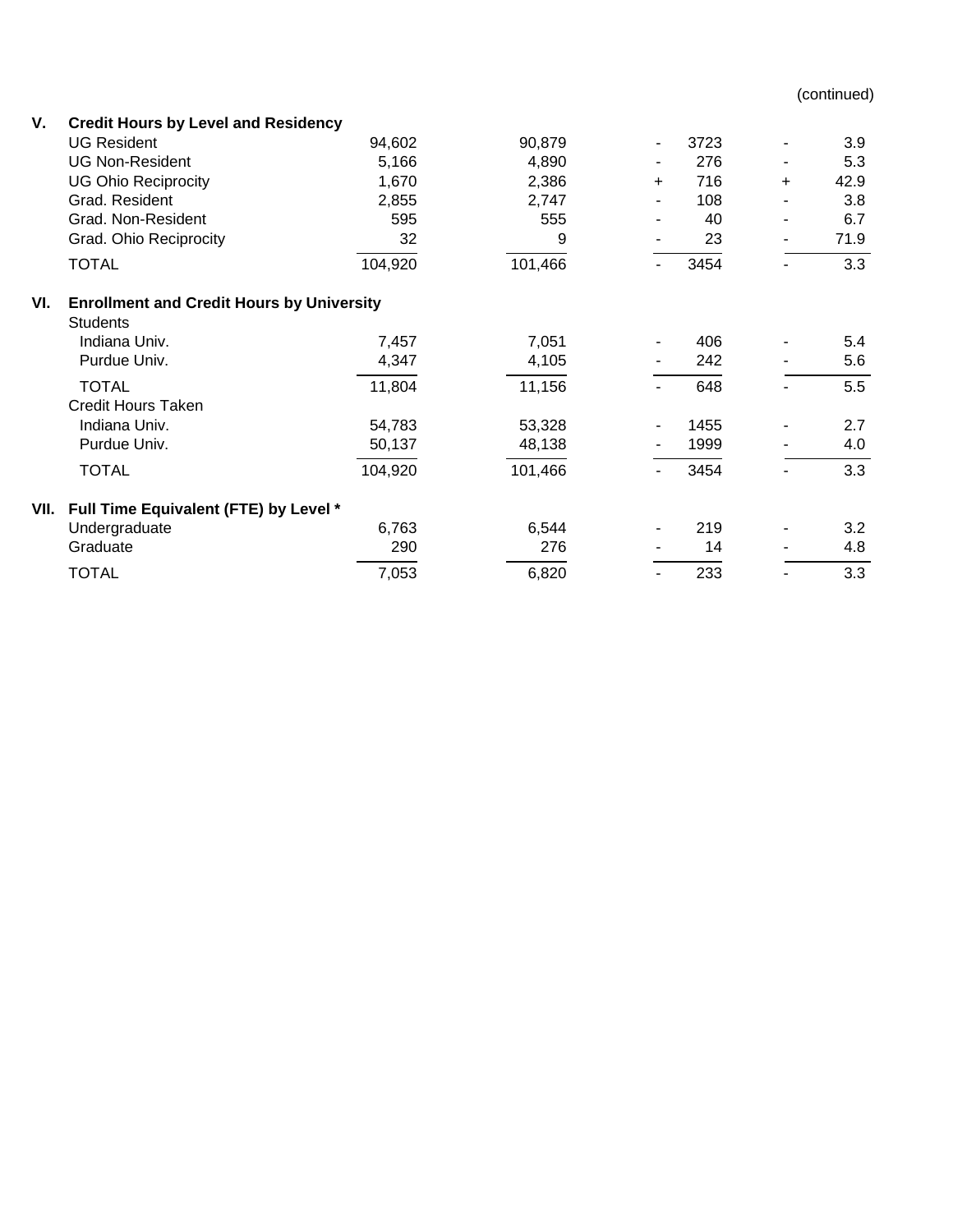## **VIII. Enrollment by Major Department and Credit Hours Taught (Includes Dual Credit Enrollment and Credit Hours)**

Enrollment by Department Credit Hours Taught

|                                      | 2016           | 2017           |                          | Change                  |                          | % Change | 2016     | 2017   |                          | Change |                          | % Change |
|--------------------------------------|----------------|----------------|--------------------------|-------------------------|--------------------------|----------|----------|--------|--------------------------|--------|--------------------------|----------|
| <b>ARTS &amp; SCIENCES</b>           |                |                |                          |                         |                          |          |          |        |                          |        |                          |          |
| <b>Agriculture &amp; Forestry</b>    | 29             | 10             | $\overline{\phantom{m}}$ | 19                      | $\overline{\phantom{a}}$ | 65.5     |          |        |                          |        |                          |          |
| Anthropology                         | 33             | 25             | $\overline{\phantom{a}}$ | 8                       |                          | 24.2     | 864      | 984    | $\ddot{}$                | 120    | $\ddot{}$                | 13.9     |
| Arts & Sci. Spec. St.                | 31             | 10             | $\overline{\phantom{a}}$ | 21                      | $\overline{\phantom{a}}$ | 67.7     | $\Omega$ | 102    | $\ddot{}$                | 102    | $\ddot{}$                | 100.0    |
| Biology                              | 444            | 431            | $\blacksquare$           | 13                      | $\blacksquare$           | 2.9      | 5,449    | 5,392  | $\overline{\phantom{a}}$ | 57     | $\blacksquare$           | 1.0      |
| Chemistry                            | 64             | 59             | $\overline{\phantom{m}}$ | 5                       |                          | 7.8      | 2,678    | 2,265  | $\blacksquare$           | 413    | $\overline{\phantom{a}}$ | 15.4     |
| Coll. Arts & Sci. Transfer           | $\overline{7}$ | 0              | $\overline{\phantom{a}}$ | 7                       | $\blacksquare$           | 100.0    | 84       | 0      | $\blacksquare$           | 84     | $\overline{\phantom{a}}$ | 100.0    |
| Communication                        | 216            | 203            | $\blacksquare$           | 13                      | $\overline{\phantom{a}}$ | 6.0      | 5,320    | 4,889  | $\blacksquare$           | 431    | $\blacksquare$           | 8.1      |
| Com Sci & Disorders                  | 68             | 74             | $\ddot{}$                | 6                       | $\ddot{}$                | 8.8      | 651      | 767    | $\ddot{}$                | 116    | $\ddot{}$                | 17.8     |
| English & Linguistics                | 147            | 132            | $\overline{\phantom{a}}$ | 15                      | $\blacksquare$           | 10.2     | 10,454   | 9,136  | $\overline{\phantom{a}}$ | 1318   | $\blacksquare$           | 12.6     |
| <b>General Studies</b>               | 492            | 443            | $\overline{\phantom{a}}$ | 49                      | $\overline{\phantom{a}}$ | 10.0     |          |        |                          |        |                          |          |
| Geosciences                          | 21             | 23             | $\ddot{}$                | $\overline{2}$          | $\ddot{}$                | 9.5      |          |        |                          |        |                          |          |
| Graduate School Tran.                | $\overline{2}$ | 3              | $+$                      | 1                       | $\ddot{}$                | 50.0     |          |        |                          |        |                          |          |
| History                              | 65             | 74             | $+$                      | 9                       | $\ddot{}$                | 13.8     | 2,481    | 2,961  | +                        | 480    | +                        | 19.3     |
| Interdis. Studies                    | 5              | 2              | $\overline{a}$           | 3                       |                          | 60.0     | 534      | 530    | $\overline{\phantom{a}}$ | 4      | $\blacksquare$           | 0.7      |
| Interntl Lang/Culture Stds           | 37             | 29             | $\overline{\phantom{a}}$ | 8                       | $\blacksquare$           | 21.6     | 2,483    | 2,248  | $\blacksquare$           | 235    | $\blacksquare$           | 9.5      |
| Journalism                           |                |                |                          |                         |                          |          | 387      | 369    | $\blacksquare$           | 18     | $\blacksquare$           | 4.7      |
| <b>Mathematical Sciences</b>         | 92             | 92             | $\blacksquare$           | 0                       |                          | 0.0      | 11,516   | 10,866 | $\overline{\phantom{a}}$ | 650    | $\blacksquare$           | 5.6      |
| Modern Foreign Languages             | 0              | $\overline{2}$ | $+$                      | $\overline{2}$          | $+$                      | 100.0    |          |        |                          |        |                          |          |
| Philosophy                           | 22             | 22             | $\overline{\phantom{a}}$ | 0                       | $\blacksquare$           | 0.0      |          |        |                          |        |                          |          |
| Physics                              | 45             | 55             | $\ddot{}$                | 10                      | $\ddot{}$                | 22.2     | 3,987    | 4,131  | +                        | 144    | $\ddot{}$                | 3.6      |
| <b>Political Science</b>             | 60             | 55             | $\blacksquare$           | 5                       | $\overline{\phantom{a}}$ | 8.3      | 1,900    | 1,703  | $\blacksquare$           | 197    | $\blacksquare$           | 10.4     |
| Psychology                           | 302            | 295            | $\overline{\phantom{a}}$ | 7                       | $\overline{\phantom{a}}$ | 2.3      | 5,253    | 4,722  | $\blacksquare$           | 531    | $\overline{\phantom{a}}$ | 10.1     |
| Sci. & Other PU Transfer             | 44             | 16             | $\overline{\phantom{a}}$ | 28                      | $\overline{\phantom{a}}$ | 63.6     |          |        |                          |        |                          |          |
| Sociology                            | 28             | 32             | $\ddot{}$                | 4                       | $\ddot{}$                | 14.3     | 2,567    | 2,214  | $\overline{\phantom{a}}$ | 353    |                          | 13.8     |
| <b>Women's Studies</b>               | 12             | 11             | $\blacksquare$           | 1                       | $\blacksquare$           | 8.3      |          |        |                          |        |                          |          |
|                                      |                |                |                          | 168                     | $\blacksquare$           | 7.4      |          |        |                          |        |                          | 5.9      |
| <b>TOTAL</b>                         | 2,266          | 2,098          | $\blacksquare$           |                         |                          |          | 56,608   | 53,279 |                          | 3329   | $\blacksquare$           |          |
| <b>BUSINESS</b>                      |                |                |                          |                         |                          |          |          |        |                          |        |                          |          |
| Accounting/Finance                   | 175            | 308            | $\ddot{}$                | 133                     | $\ddot{}$                | 76.0     | 2,931    | 2,322  | $\overline{\phantom{a}}$ | 609    |                          | 20.8     |
| <b>Business Admin/BUA</b>            | 574            | 257            | $\overline{\phantom{a}}$ | 317                     |                          | 55.2     | 29       | 23     |                          | 6      | $\overline{\phantom{a}}$ | 20.7     |
| Economics                            | 20             | 37             | $+$                      | 17                      | +                        | 85.0     | 2,385    | 2,964  | $\ddot{}$                | 579    | $\ddot{}$                | 24.3     |
| Management/Marketing                 | 164            | 345            | $\ddot{}$                | 181                     | $\ddot{}$                | 110.4    | 4,501    | 4,450  |                          | 51     |                          | 1.1      |
| <b>TOTAL</b>                         | 933            | 947            | $+$                      | 14                      | $+$                      | 1.5      | 9,846    | 9,759  | $\blacksquare$           | 87     | $\blacksquare$           | 0.9      |
|                                      |                |                |                          |                         |                          |          |          |        |                          |        |                          |          |
| <b>EDUCATION &amp; PUBLIC POLICY</b> |                |                |                          |                         |                          |          |          |        |                          |        |                          |          |
| <b>Education General</b>             | 14             | 14             |                          | 0                       |                          | 0.0      |          |        |                          |        |                          |          |
| <b>Educational Studies</b>           | 557            | 620            | $\ddot{}$                | 63                      | $\ddot{}$                | 11.3     | 3,302    | 3,798  | +                        | 496    | +                        | 15.0     |
| Hlth, Phys Ed, & Rec                 |                |                |                          |                         |                          |          | 295      | 219    |                          | 76     | $\overline{\phantom{a}}$ | 25.8     |
| <b>Professional Studies</b>          | 122            | 113            |                          | 9                       |                          | 7.4      | 1,185    | 1,035  |                          | 150    |                          | 12.7     |
| <b>Public Policy</b>                 | 326            | 276            | ٠                        | 50                      |                          | 15.3     | 2,246    | 2,130  | $\blacksquare$           | 116    |                          | 5.2      |
| <b>TOTAL</b>                         | 1,019          | 1,023          | $+$                      | $\overline{\mathbf{4}}$ | $+$                      | 0.4      | 7,028    | 7,182  | $+$                      | 154    | $+$                      | 2.2      |